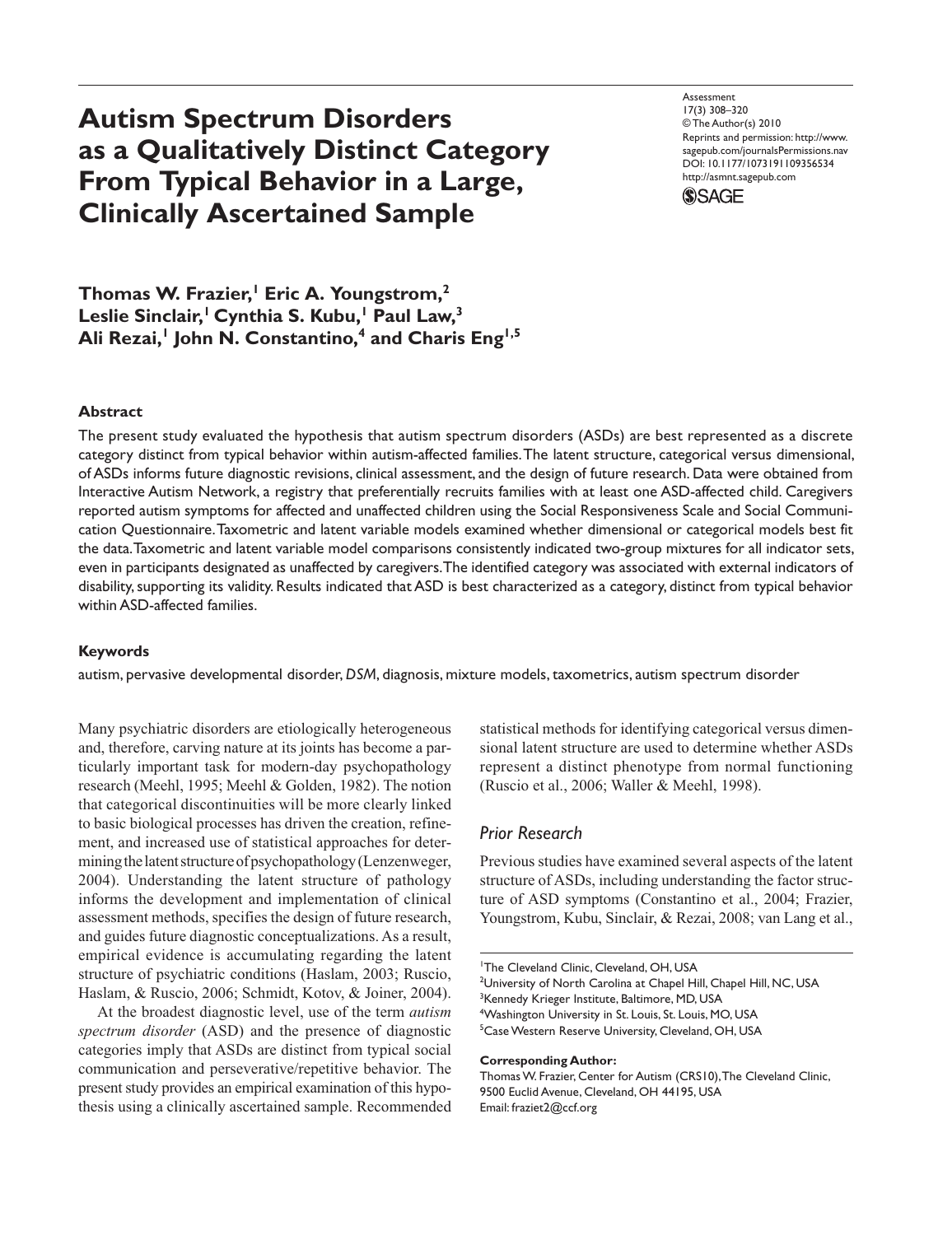2006) or possible qualitative distinctions among ASDs (Ingram, Takahashi, & Miles, 2008; Munson et al., 2008). A related body of literature has examined whether ASDs represent severe end of a quantitative trait or continuum of social behavior (Constantino & Todd, 2000, 2003; Prior et al., 1998; Spiker, Lotspeich, Dimiceli, Myers, & Risch, 2002; Tanguay, 1998). This model implies that ASDs are not qualitatively distinct from typical levels of social communication and perseverative behavior. The evidence cited for this assertion is based on observations of unimodal symptom patterns in the population (Constantino & Todd, 2003), factor or cluster analyses (Constantino et al., 2004; Prior et al., 1998), identification of residual symptoms in unaffected family members (Constantino et al., 2006), the wide range of ASD symptom severity in affected siblings or twins (Bailey et al., 1995; Folstein & Rutter, 1977), and data suggesting additive genetic influences (Constantino & Todd, 2003; Ronald et al., 2006).

The above findings clearly indicate that *observed* ASD symptom distributions tend to be unimodal in population samples. However, they are not strong evidence for a continuous *latent* structure of ASDs, especially within the pathological end of the general population distribution. This is because factor analyses assume the existence of a continuum and therefore do not distinguish between categories or continua. Similarly, cluster analytic algorithms frequently identify one or more categories when none exist (Cleland, Rothschild, & Haslam, 2000; Grove, 1991). The wide range of ASD symptoms, even in identical twins, does not preclude a categorical model, as this model may include dimensional substructures. Previous structural equation modeling findings supporting genetic heterogeneity (Ronald et al., 2006) may also be consistent with a model incorporating a large number of genetic influences across individuals with ASD, with only one genetic change in each affected individual (private mutations). Furthermore, a categorical model does not assume the absence of symptoms or even negligible symptoms in unaffected individuals. Rather, latent categorical structure may result from a broad observed distribution of symptoms within affected and unaffected groups. Uni- or bimodality of ASD symptoms is neither necessary nor sufficient for establishing the presence or absence of a latent category (Murphy, 1964).

# *Implications of Latent Structure*

The latent structure of ASDs is particularly relevant for future clinical research. If the latent structure of autism is categorical—even within specific subpopulations, then group comparison research is optimized if individuals are accurately sorted into ASD and non-ASD control groups. Alternatively, if a continuum is identified, research performed on subjects comprising that continuum should conceptualize ASD symptoms as quantitative traits. In this scenario, regression-based or latent-factor approaches are likely to be more powerful and informative than group comparison studies, although group comparisons may still be useful in situations where adequate sampling of the continuum is not practical.

Latent structure does not denote a specific genetic or environmental etiology. However the identification of a latent category of pathology is more consistent with threshold models, whereas a continuum is more consistent with graded effects from many minor contributing factors within each individual (Gottesman, 1972; Haslam, 1997; Lenzenweger, 2004; Lykken, McGue, Tellegen, & Bouchard, 1992). Existing data indicate strong genetic influences on ASDs (Bailey et al., 1995), with little support to date for direct environmental causes (Schechter & Grether, 2008). Therefore, identifying a latent category of ASD would indicate a higher probability for threshold genetic effects for subjects within that category. Continuous structure would more likely be a function of poly- or graded-genetic effects within each affected individual, significantly decreasing the probability of single genetic causes within individuals (Haslam, 1997).

Previous genetic studies have identified a large number of regions throughout the genome as being associated with idiopathic ASD (Cuccaro, Lewis, & Pericak-Vance, 2003; Gupta & State, 2007). This has been interpreted as evidence that ASD results from complex, multigenic interactions. However, previous linkage results have been of very small effect, which could be consistent with either (a) the disease being multigenic within individuals or (b) the disease being multigenic at the population level, but with a single gene or a small number of genes resulting in effects in any given individual. A recent study by Zhao et al. (2007), using three independently collected family pedigrees, has provided support for an alternative model. This model specifies that a substantial proportion of ASD cases could be explained by spontaneous mutations, as might arise as a function of advanced paternal age (Reichenberg et al., 2006). The present study will provide an indirect test of the plausibility of alternative (graded vs. threshold) models among individuals in clinically ascertained families.

Identification of the latent structure of psychopathology is also important for determining the appropriate assessment strategy (Ruscio & Ruscio, 2002). If a latent category is supported, the prevalence of the disorder and the most useful diagnostic criteria are defined. In this case, an evidencebased medicine approach to clinical assessment that includes the generation of posttest probabilities of diagnosis is indicated (Kraemer, 1992). This does not imply that an instrument is not helpful but, rather, suggests that the instrument be used to optimize classification rather than to grade severity level. If a latent dimension is supported, additional research is needed to link the continuum to clinically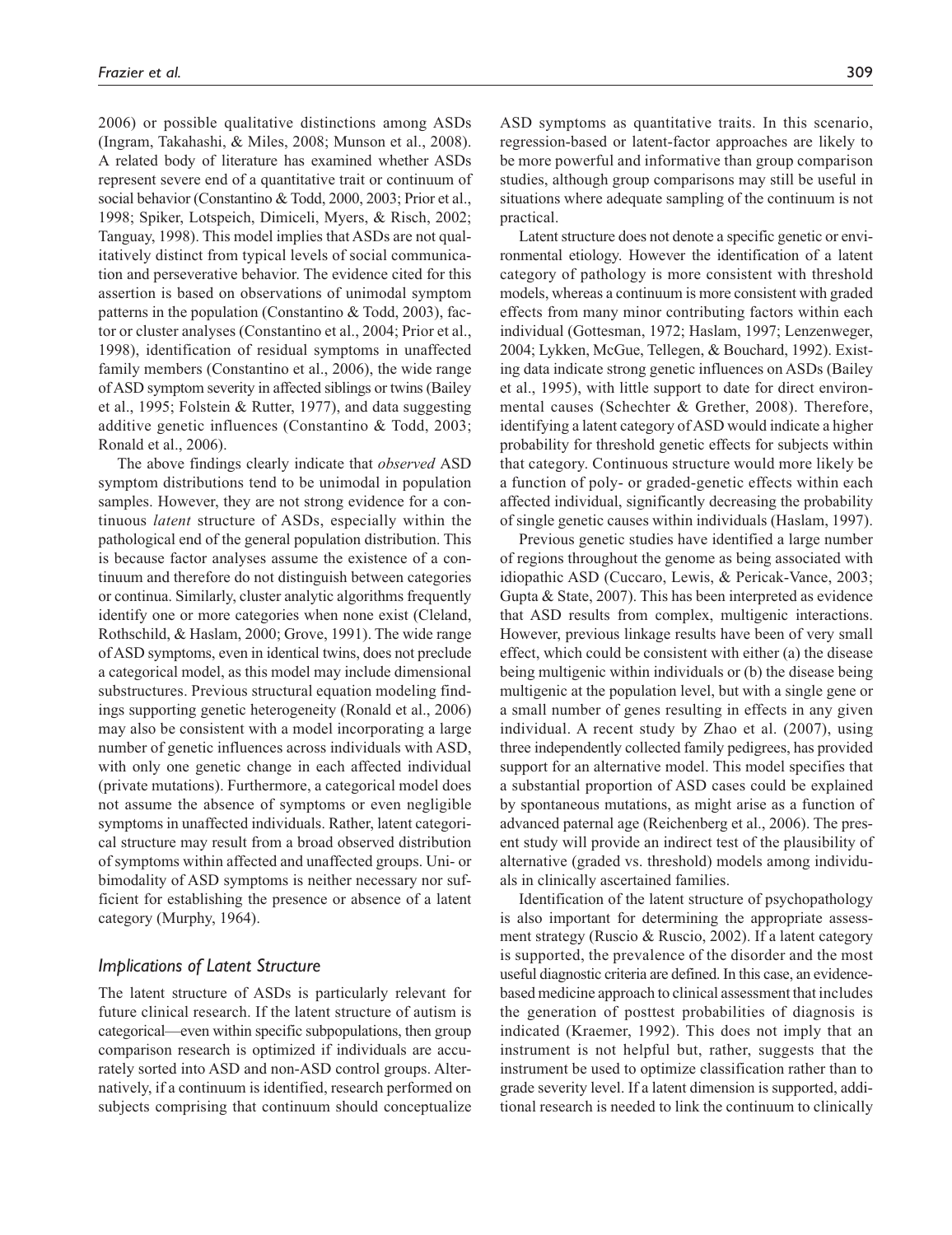relevant outcomes, such as functional deficits, prior to setting a diagnostic threshold. This is similar to the assessment strategy for hypertension. In this scenario, diagnostic efforts focus on locating the patient's symptom level on the continuum and relating this symptom level to risk or functional deficit. Specifying the latent structure of ASD will also lead to a more informed revision of the diagnostic criteria and enlighten research regarding comorbidity (Ruscio & Ruscio, 2002) and the boundaries of ASD and other disorders (Tanguay, 1998).

The present study hypothesized that ASDs, as ascertained in clinical samples, are best characterized as a latent category, qualitatively distinct from typical behavior and consistent with the current broad diagnostic conceptualization. A small proportion of siblings designated as unaffected by caregivers were expected to be identified as belonging to the latent ASD category, indicating a broad categorical phenotype.

# **Method**

# *Participants*

Primary data for the present study were obtained from the registry database (IAN Data Export ID: IAN\_DATA\_2008- 07-25) of the Interactive Autism Network (IAN). IAN is an online longitudinal database and research registry maintained at the Kennedy Krieger Institute and supported by funding from Autism Speaks. The registry and associated questionnaires are designed to better understand and track clinical information from ASD-affected families. Any family living in the United States with an ASD-affected family member may volunteer to participate in IAN. To be included in the present study, caregivers  $(N = 6,621)$  must have reported ASD symptom data on at least one questionnaire for at least one affected child. This resulted in a total sample size of 11,507 children, with 6,901 affected and 4,606 unaffected siblings. For the majority of affected participants, caregivers reported that an instrument was used to make the diagnosis (79.3%;  $N = 5,480$ ). Of those caregivers reporting use of a diagnostic instrument,  $50.0\%$  ( $N = 2,739$ ) were administered both the Autism Diagnostic Interview– Revised (ADI-R; Rutter, Le Couteur, & Lord, 2003) and the Autism Diagnostic Observation Scale (ADOS; Lord, Rutter, DiLavore, & Risi, 2002), an additional 23.8% (*N* = 1,305) reported receiving only one of these scales, and 26.2% did not receive either of these scales. Of the participants not reporting use of the ADI-R or ADOS,  $17.9\%$  ( $N = 511$ ) received the diagnosis from a pediatrician or primary care doctor, 19.6% (*N* = 558) from a psychiatrist or clinical psychologist,  $14.4\%$  ( $N = 411$ ) from a pediatric neurologist, 17.0% (*N* = 483) from other sources, and 31.1% (*N* = 894) chose not to report the source of diagnosis.

## *Procedures*

IAN informants completed all questionnaires via the online portal. These questionnaires included demographic, developmental history, and basic medical information for affected and unaffected children. Informants also completed the Social Communication Questionnaire (SCQ; Rutter, Bailey, & Lord, 2003) and/or the Social Responsiveness Scale (SRS; Constantino & Gruber, 2005). The SCQ is a parent report instrument and consists of 40 questions tapping the three major autism symptom domains: social interaction, communication, and restricted/repetitive behavior. Lifetime ratings, referencing the child's behavior throughout their developmental history, were used for the present study as they permit a wider age range of data collection. Yes/No responses are required for each question. Scoring includes a total score and subscales representing each autism symptom domain derived from the ADI-R domain scores. Subscale scores from the SCQ were used in all subsequent analyses. The internal consistency reliability of these subscales was high ( $\alpha$  = .90-.91). The SRS is also a parent report instrument that is intended to approximate interval scaling and has been previously used to evaluate autism symptoms in the population (Constantino & Todd, 2003). It consists of 65 questions tapping traits associated with ASD. Parents report on each question using a 0 (*never true*) to 3 (*almost always true*) Likert-type scale. For the present study, the two SRS subscales most closely linked to ASD diagnostic criteria, social communication (22 items) and autistic mannerisms (12 items), were examined.

To examine SRS subscales, packets of items were created for each subscale. Packets or parcels have important psychometric advantages compared with directly analyzing items scores, including (a) increasing the reliability of the indicator, (b) increasing the variance of the indicator, and (c) improving the subject per indicator ratio to improve model stability and interpretability (Cattell & Burdsal, 1975; Nasser & Wisenbaker, 2003). For the social communication subscale, four item packets were created (2 with six items and 2 with five items). For the autistic mannerisms subscale, three item packets were created (4 items each). In both cases, item packets were created by randomly selecting items from within unidimensional subscales, and the internal consistency reliability of these packets was high (SRS Social Communication  $\alpha = .83-.89$ ; SRS Autistic Mannerisms  $\alpha = .79-.87$ ), consistent with each packet focusing on a single construct. Subscale scores, rather than packets, were used for the SCQ as subscales had an insufficient number of items to create packets with sufficient score range. Using subscales is also advantageous for the SCQ as the subscales correspond to the *Diagnostic and Statistical Manual of Mental Disorders*, fourth edition, text revision (*DSM-IV-TR*; American Psychiatric Association, 2000) autism symptom domains.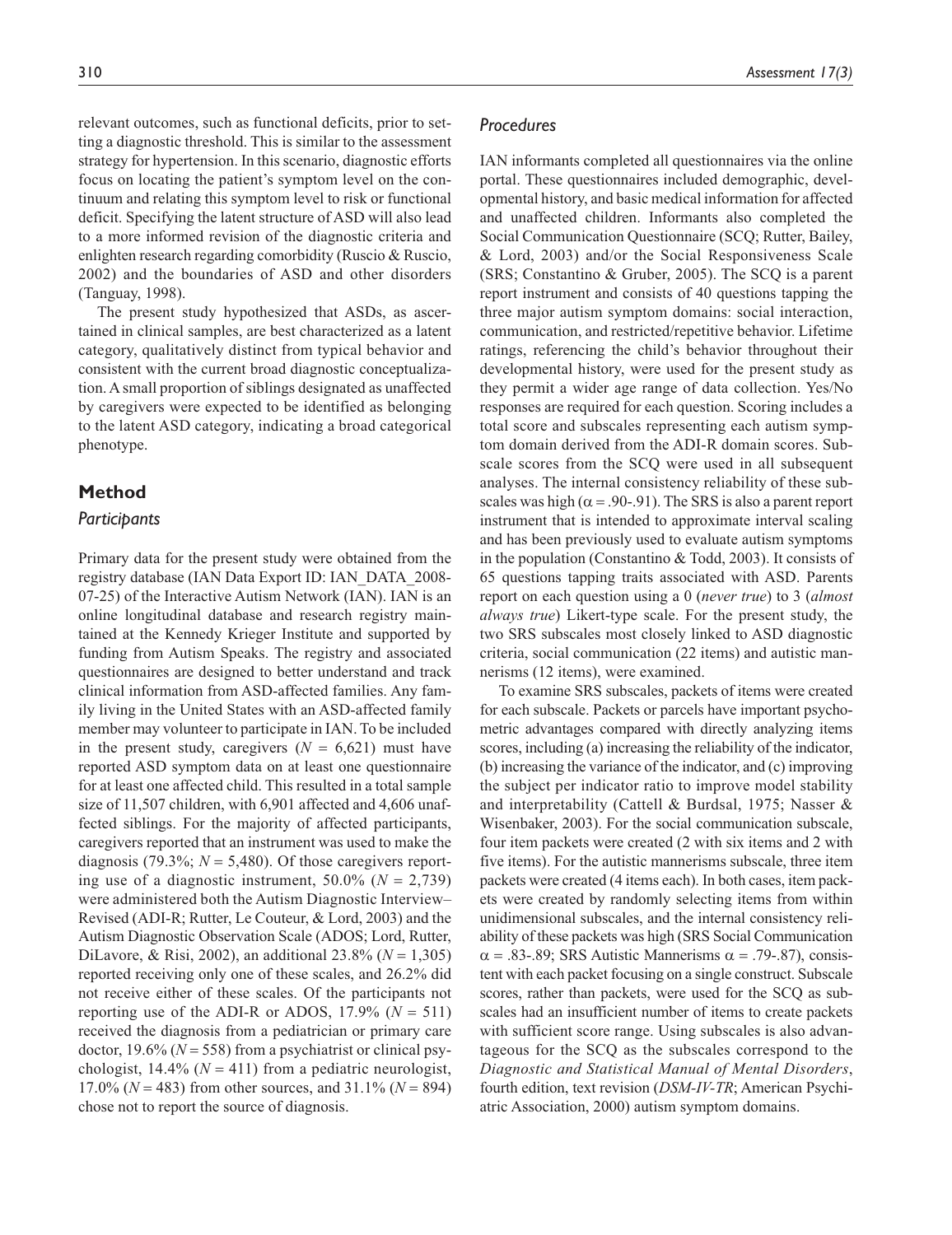Informed consent was obtained for all participants prior to entry into the IAN data collection. The procedures of IAN were reviewed and approved by the institutional review board of Kennedy Krieger Institute. The procedures of the present study were reviewed and approved by the institutional review board of the Cleveland Clinic (IAN).

#### *Statistical Analyses*

The hypothesis that ASD is best characterized as a latent category distinct from typical behavior was evaluated in the IAN total sample and unaffected sibling subsamples. The IAN total sample is significantly biased toward the identification of a pseudo-category as caregivers were asked to provide data for both their affected and unaffected children. The affected versus unaffected designation may induce rater biases that result in spurious identification of a two-group mixture. However, the problem of response bias is circumvented by the a priori prediction that a low base rate category would be identified when only unaffected siblings were analyzed. Thus, we anticipated that the ASD category would include the affected cases and a small proportion of unaffected cases.

The prediction of a low base rate latent category in the unaffected subsample is based on several observations. First, previous data have indicated that presumably unaffected siblings show significant ASD symptoms, particularly in multiple incidence families (Constantino et al., 2006). Second, subtle behavioral manifestations of genetic liability among presumably unaffected relatives are much milder than the application of current diagnostic criteria (Piven et al., 1997). Third, most clinicians and autism diagnostic tools tend to err on the side of high specificity, resulting in decreased sensitivity, to avoid mislabeling. This is particularly true for young children or when only one source of information is used to make the diagnosis (Lord et al., 2008; Risi et al., 2006; Ventola et al., 2006). It was also anticipated that a small number of families with a severely affected child may not yet have identified younger or less affected children because of social comparison processes. The latter position is supported by previous research demonstrating that many young or less affected children may not show obvious stereotypies (i.e., hand and finger or repetitive motor mannerisms; Tanguay, 1998). The prediction of a low base rate latent category in the unaffected subsample was further bolstered by the fact that a substantial proportion of children designated as unaffected by caregivers were rated as having a high symptoms burden on the SCQ  $(5.1\%, N = 234 \text{ had a score of } 15 \text{ or greater})$  and SRS (3.0%, *N* = 136 had a *t*-score of 70 or greater). Higher scores on these measures suggest that at least some "unaffected" siblings may show sufficient ASD characteristics to represent a low base rate latent category.

Taxometric methods are a set of procedures developed by Meehl and colleagues to identify whether observed data are best modeled as a latent category or a dimension. In contrast, factor analyses examine whether a group of indicators measure a latent dimension, and cluster analyses examine whether individual scores on a set of indicators are grouped or clustered together based on one or more metrics for determining grouping or clustering. Factor analyses are not helpful for examining whether the latent structure of indicators is categorical or dimensional because they assume the existence of a latent dimension, precluding categorical structure. Cluster analyses have been shown to be less effective in determining latent structure as they do not always have clear stopping rule for choosing one or more clusters (Grove, 1991) and often identify one or more categories when none exist (Cleland et al., 2000).

Taxometric methodologists have recommended using multiple taxometric procedures as well as other techniques for identifying latent classes (Schmidt et al., 2004). Thus, hypotheses were examined using two taxometric procedures and a latent variable modeling approach. Taxometric procedures identify whether a set of indicator scores result from the mixing of two latent classes or a single underlying dimension. These procedures also provide a means for estimating the base rate of the latent category *without* predefined specification of category membership. In the present study, the two taxometric procedures were mean above minus mean below a cut (MAMBAC; Meehl & Yonce, 1994) and maximum eigenvalue at the hitmax point (MAXEIG; Waller & Meehl, 1998).

MAMBAC plots are concave when the data are generated from a dimensional latent structure but convex/peaked when the data are categorical. MAXEIG plots are irregular or flat when generated from dimensional structure but convex/ peaked when the data are categorical. For MAMBAC and MAXEIG, all pairs of indicators served as input indicators across 75 data windows, using 10 replications to ensure stability at each data partition. For each analysis, 20 simulation data sets (10 categorical and 10 dimensional) were used as a comparison with the research data. This procedure permits computation of an objective index of curve fit, the comparison curve fit index (CCFI). The CCFI has been shown to be highly accurate in determining the true data structure under a wide range of data distribution and validity conditions (Ruscio, Ruscio, & Meron, 2007). CCFI values >.50 indicate stronger fit to simulated categorical data, and CCFI values <.50 indicate greater fit to simulated dimensional data. CCFI values >.60 are considered very strong support for categorical structure. Overlay graphs present the research data overlaying a confidence interval of  $\pm 1$ *SE* of the simulated data at each data point to provide a visual representation of curve fit. The case removal consistency test and inchworm consistency test were performed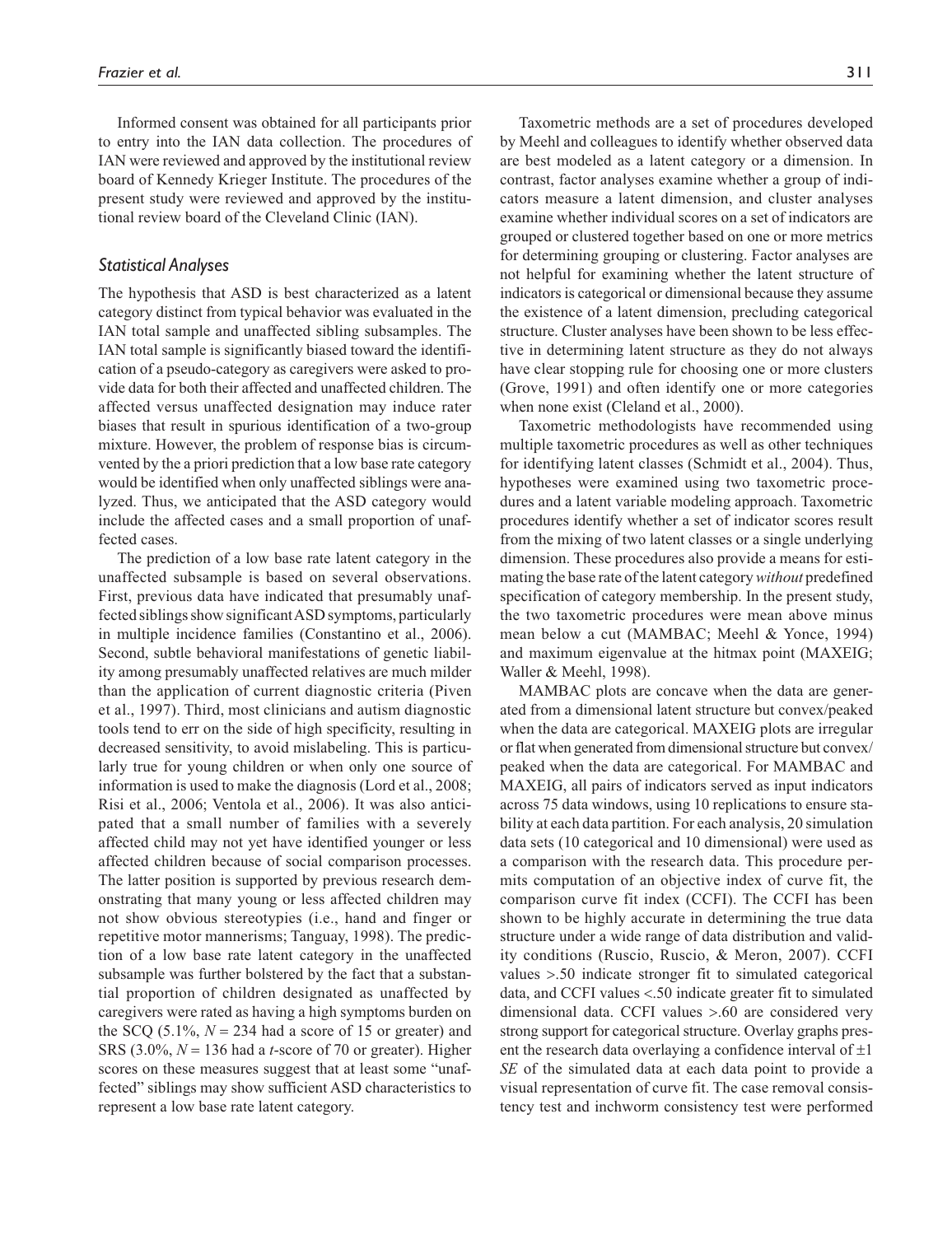for SCQ indicators in the unaffected sample to ensure that results were not strictly because of skew or difficulties with distinguishing a clear peak on the graph. Participant classifications were computed using the MAXEIG base rate method. These classifications are empirically generated and are not dependent on parent reports or parent designation of affected/unaffected. All taxometric procedures were computed using syntax for the R environment (Ruscio, 2008).

Latent variable models, such as latent class models, are frequently used to identify the latent structure of psychopathology data (Hudziak, Wadsworth, Heath, & Achenbach, 1999; Lenzenweger, McLachlan, & Rubin, 2007; Neuman et al., 1999). Latent class models differ from taxometric procedures in that they implement a maximum likelihood approach to determining whether observed data are derived from a single normal distribution or a mixture of normal distributions. A Monte Carlo simulation study demonstrated that a useful comparison with a two-class model is a onefactor model when ordinal- or approximately interval-scaled indicators are examined (Cleland et al., 2000). This comparison also makes theoretical sense because these models represent the straightforward comparisons of whether data are dimensional (one factor) or categorical (two class). The Bayesian Information Criteria (BIC) was used to determine fit for latent variable models (Yang, 2006). Lower BIC values (in boldface) indicate better model fit. Latent variable models were estimated using Mplus software (Muthén & Muthén, 2007).

Latent variable models are quite accurate for determining the number of latent classes in a data set under favorable data conditions (Magidson & Vermunt, 2002). However, these models typically assume normal within-class distributions and may be less accurate when distributions are nonnormal (Markon & Krueger, 2004), as is common in psychopathology research. Similarly, latent class models assume independence of observations and model comparisons may be less accurate when data are obtained from siblings, as in the present study. Taxometric procedures do not assume independence. Additionally, a large simulation study from our group has recently shown that latent variable model comparisons are less effective at identifying dimensional versus categorical latent structure than taxometric procedures (Frazier, Ruscio, & Youngstrom, 2009). For these reasons, latent variable model comparisons are presented as secondary procedures for determining the generalizability of taxometric findings to other statistical methods. Furthermore, latent variable models were restricted to one-factor versus two-class models, as existing Monte Carlo data indicate that higher class solutions (three-, four-, five-class solutions) are not consistently distinguished from one another and from dimensional solutions (Markon & Krueger, 2006).

Within-sample consistency of taxometric and latent variable models was examined by recomputing analyses in demographic subgroups. The subgroups included age  $\left($  <7 years and  $\geq$ 7 years), gender, family type (simplex and multiplex), and gender by family type (multiplex males). These partitions were used based on suggestions that genetic transmission and phenotypic manifestation of autism may differ across genders (Constantino & Todd, 2003) and family types (Virkud, Todd, Abbacchi, Zhang, & Constantino, in press; Zhao et al., 2007), and because autism symptom reports vary across age because of developmental expectations (Lord et al., 2008). Multiplex males were examined as this subgroup may be most likely to show continuous latent structure. All statistical procedures are *blind to diagnostic status*, generating group classifications *empirically*. Taxometric classifications were compared across indicator sets using weighted kappa coefficients to examine the consistency of identified categories.

Follow-up analyses examined the composition and validity of empirical classifications. These analyses were based on MAXEIG classifications generated using the SCQ indicator set in the unaffected subsample, as these were the most complete data and limiting to MAXEIG classifications decreases Type 1 error inflation for these exploratory analyses. Followup analyses focused on available developmental milestone and treatment data in unaffected children and included age of walking, age of first words, age of using two to three words to create meaningful speech, age at completion of toilet training, diagnosis of motor delay (presence vs. absence), diagnosis of speech/language disorder, history of speech therapy, and history of special education placement. Pearson's *r* was used to examine the relationship between empirical MAXEIG classifications and developmental variables.

## **Results**

#### *Sample and Indicator Characteristics*

Table 1 reports demographic characteristics for the IAN total sample and affected and unaffected sibling subsamples. Consistent with gender differences in ASD prevalence, male participants occurred more frequently in the affected group versus the unaffected group,  $\chi^2(1) = 1185.79$ , *p* < .001, and outnumbered female participants by slightly greater than a 3:1 margin in the affected group. Affected siblings were significantly younger than unaffected siblings,  $t(8,042) = 8.29, p < .001$ , consistent with referral bias to IAN or the phenomenon of "stoppage," where parents opt to not have additional children after one is affected by autism. Racial distributions for unaffected and affected subsamples did not significantly differ  $\chi^2(6) = 4.62$ ,  $p = .59$ ). SCQ scores differed significantly as a function of diagnostic method,  $F(3, 3861) = 14.92$ ,  $p < .001$ . However, significance was largely driven by sample size; the actual differences were trivial (largest mean difference 0.6, *d* = .09).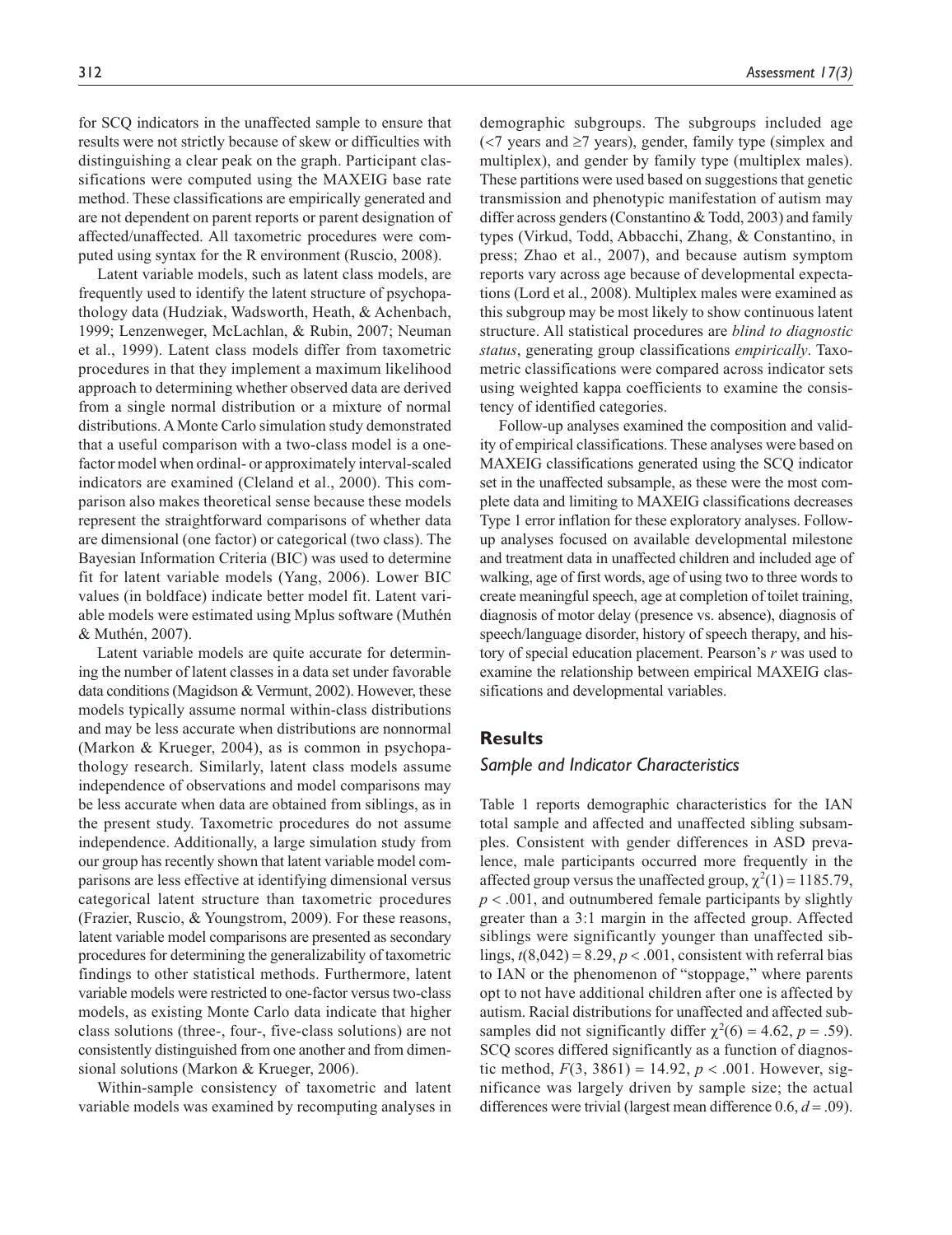|                      | Total          | Unaffected   |  |  |
|----------------------|----------------|--------------|--|--|
| N                    | 11,507         | 4,606        |  |  |
| Age (years), M (SD)  | 8.17 (4.07)    | 8.70 (4.28)  |  |  |
| Males, N (%)         | 7,871 (68.4)   | 2,167(47.0)  |  |  |
| Race, N (%)          |                |              |  |  |
| Caucasian            | 10,135(88.1)   | 4,101 (89.0) |  |  |
| Other races          | 1,358(11.8)    | 501 (10.9)   |  |  |
| Unknown              | 14(0.1)        | 4(0.1)       |  |  |
| Diagnosis, N         |                |              |  |  |
| (% affected)         |                |              |  |  |
| Autism               | 3,045(44.1)    |              |  |  |
| PDD NOS <sup>a</sup> | 2,809 (40.7)   |              |  |  |
| Asperger's           | 1,041(15.1)    |              |  |  |
| <b>CDD</b>           | 6(0.1)         |              |  |  |
| SCQ total            |                |              |  |  |
| N(%)                 | 11,472 (99.6)  | 4,597 (99.8) |  |  |
| M(SD)                | $15.2$ (11.4)  | 3.5(5.3)     |  |  |
| Skewness (SE)        | $0.02$ $(.02)$ | 2.9(0.04)    |  |  |
| $\% \ge 15$          | 55.0           | 5.1          |  |  |
| <b>SRS</b> total     |                |              |  |  |
| N(%)                 | 4,400 (38.2)   | 1,825 (39.6) |  |  |
| M (SD)               | 72.0 (48.6)    | 25.1(25.1)   |  |  |
| Skewness (SE)        | $0.04$ $(.04)$ | 2.04(.06)    |  |  |
| $\% \geq 70$         | 54.0           | 7.4          |  |  |

**Table 1.** Demographic and Diagnostic Characteristics for the Total Sample and Unaffected Subsample

Note: PDD NOS = pervasive developmental disorder not otherwise specified. CDD = childhood disintegrative disorder; SCQ = Social Communication Questionnaire; SRS = Social Responsiveness Scale. a. PDD and autism spectrum disorder designations were included with PDD NOS.

## *Taxometric and Latent Variable Modeling Results*

Table 2 reports the results of taxometric and latent variable modeling procedures for the total sample and demographic subgroups. *Categorical* structure was supported for all analyses in the total sample. Specifically, CCFI values from both MAMBAC and MAXEIG indicated strong support for categorical latent structure of the total sample and all demographic subgroups (all CCFIs  $\geq$  .570). Figure 1 presents MAMBAC (Panel A) and MAXEIG (Panel B) overlay graphs of the research and simulated data for the total IAN sample based on SRS social communication indicators. Inspection of these figures shows better fit to categorical than dimensional structure—research data show a closer match at most points along the curve to the simulated categorical data and poorer match to simulated dimensional data, particularly at the peak of the curve. The estimated base rate in the total sample (.61-.63 across indicator sets) was slightly higher than the base rate of affected participants (.60 for SCQ and .58 for SRS indicator sets). The BIC from latent variable models also indicated better fit to twoclass models relative to one-factor models for the total sample and all demographic subgroups. In most cases, the

difference in BIC values was large, supporting better fit of two-class models.

Table 3 reports the results of taxometric and latent variable modeling procedures for the unaffected subsample and demographic subgroups. Taxometric CCFI values indicated strong support for categorical latent structure of the unaffected subsample and all demographic subgroups. Figure 2 presents MAMBAC (Panel A) and MAXEIG (Panel B) overlay graphs of the research and simulated data for the unaffected subsamples based on SRS social communication indicators. Inspection of these figures shows better fit to categorical than dimensional structure and evidence of a low base rate category, peaking to the right of the graphs. SCQ and SRS autistic mannerism indicators are not shown as these graphs demonstrated equivalent or clearer differentiation relative to SRS social communication indicators. Results of the case removal and inchworm consistency tests also supported better fit to categorical structure. Two-class latent variable models showed superior fit to one-factor models for all unaffected subsample analyses consistent with the results of taxometric analyses.

We also investigated higher class solutions (3- to 10-class solutions) across samples and subgroups. Higher class solutions were either inconsistent or minimum BIC were not reached by the 10-class solution. This highlights the problem of violation of normal within-class distributions in latent class modeling, resulting in trivial increases in class number (Markon & Krueger, 2004) and further supports fit of a twoclass model.

# *Category Specification*

IAN total sample category classifications showed substantial overlap among indicator sets (Overall agreement = 93% to 94%;  $\kappa = .84-.87$ ) and with unaffected subsample classifications (Overall agreement =  $93\%$  to  $96\%$ ,  $\kappa = .75-.80$ ). Total sample classifications showed a strong preponderance of male children (80.0%-81.2% male; male risk ratio 4.0:1- 4.3:1) consistent with recent epidemiologic estimates (Centers for Disease Control and Prevention, 2007). Total sample classifications had stronger relationships with SCQ total raw scores than caregiver-reported affected versus unaffected designations, SCQ total *t*(11,469) = 19.51, *p* < .001. Unaffected subsample classifications were significantly correlated with a history of special education placement (*r* = .127,  $p < .001$ ), speech therapy ( $r = .102$ ,  $p < .001$ ), and diagnosis of motor delay  $(r = .102, p < .001)$ , diagnosis of speech/ language disorder  $(r = .120, p < .001)$ , as well as caregiverestimated age of walking  $(r = .037, p = .017)$ , first words  $(r = .084, p < .001)$ , meaningful speech  $(r = .080, p < .001)$ . All these results survive a step-down Bonferroni correction, except age of walking. There was no significant relationship with completion of toilet training  $(r = .025, p = .100)$ .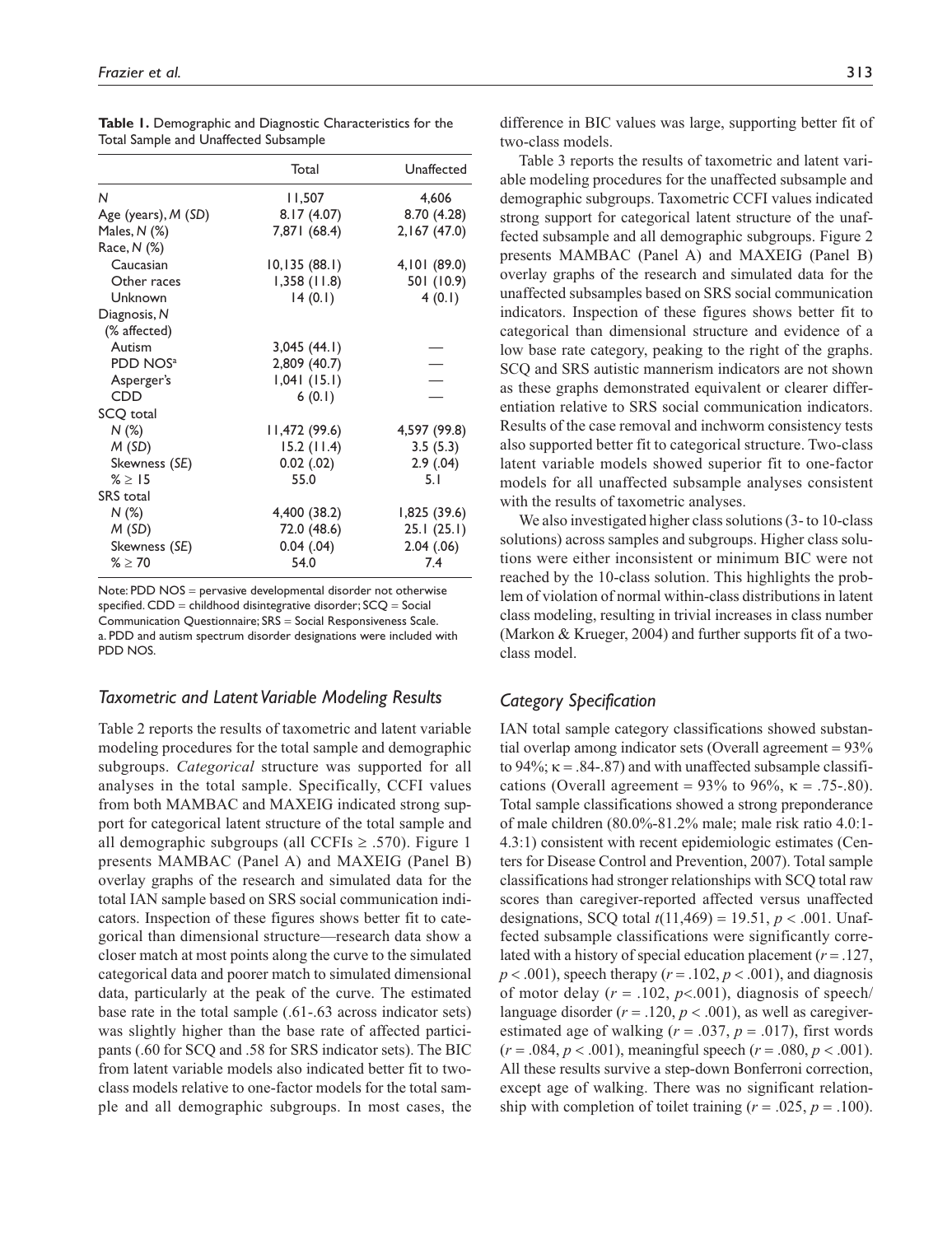| Measure                                  | Subsample/Sample   | N      | <b>MAMBAC</b> |           | <b>MAXEIG</b> |           | <b>BIC</b> |                        |
|------------------------------------------|--------------------|--------|---------------|-----------|---------------|-----------|------------|------------------------|
|                                          |                    |        | <b>CCFI</b>   | <b>BR</b> | <b>CCFI</b>   | <b>BR</b> | One-Factor | Two-Class <sup>a</sup> |
| SCQ-Domain                               |                    | 11,472 | .897          | .63       | .782          | .63       | 163,196    | 144,780                |
| Scores                                   |                    |        |               |           |               |           |            |                        |
|                                          | Age <7 years       | 5,353  | .923          | .65       | .799          | .67       | 76,191     | 69,604                 |
|                                          | Age $\geq$ 7 years | 6,119  | .935          | .55       | .756          | .58       | 86.253     | 74,310                 |
|                                          | Males              | 7,849  | .920          | .72       | .748          | .74       | 112,276    | 104,255                |
|                                          | Females            | 3,623  | .873          | .28       | .730          | .34       | 48.937     | 39,275                 |
|                                          | Simplex            | 9,948  | .938          | .60       | .804          | .62       | 140,949    | 123,988                |
|                                          | Multiplex          | 1,076  | .887          | .80       | .708          | .78       | 15,608     | 14,902                 |
|                                          | Multiplex males    | 755    | .777          | .87       | .675          | .88       | 10,860     | 10,585                 |
| <b>SRS-Social</b><br>Communication       |                    | 4,400  | .813          | .62       | .657          | .61       | 21,294     | 16,946                 |
|                                          | Age $<$ 7 years    | 1,805  | .804          | .65       | .691          | .66       | 8,376      | 6,989                  |
|                                          | Age $\geq$ 7 years | 2,595  | .826          | .58       | .698          | .57       | 12,715     | 9,728                  |
|                                          | Males              | 2,999  | .838          | .70       | .675          | .70       | 15,070     | 13,295                 |
|                                          | Females            | 1,401  | .826          | .32       | .614          | .34       | 5,590      | 3,215                  |
|                                          | Simplex            | 3,764  | .860          | .57       | .674          | .58       | 17,918     | 13,974                 |
|                                          | Multiplex          | 467    | .737          | .78       | .594          | .79       | 2,469      | 2,346                  |
|                                          | Multiplex males    | 321    | .721          | .86       | .570          | .89       | 1.727      | 1,724                  |
| <b>SRS-Autistic</b><br><b>Mannerisms</b> |                    | 4,400  | .813          | .63       | .634          | .63       | 21,261     | 16, 510                |
|                                          | Age <7 years       | 1,805  | .783          | .65       | .579          | .63       | 8,750      | 7,058                  |
|                                          | Age $\geq$ 7 years | 2,595  | .762          | .64       | .677          | .61       | 12,524     | 9,515                  |
|                                          | Males              | 2,999  | .829          | .71       | .602          | .68       | 14,866     | 13,027                 |
|                                          | Females            | 1,401  | .718          | .31       | .611          | .31       | 5,755      | 3,028                  |
|                                          | Simplex            | 3,764  | .843          | .58       | .633          | .60       | 18,109     | 13,749                 |
|                                          | Multiplex          | 467    | .737          | .82       | .578          | .81       | 2,303      | 2,190                  |
|                                          | Multiplex males    | 321    | .718          | .89       | .604          | .83       | 1,591      | 1,577                  |

**Table 2.** Taxometric and Latent Variable Modeling Results for the Total Sample and Demographic Subgroups

Note: MAMBAC = mean above minus mean below a cut; MAXEIG = maximum eigenvalue at the hitmax point; BIC = Bayesian Information Criteria; BR = Base Rate; CCFI = comparison curve fit index; SCQ = Social Communication Questionnaire; SRS = Social Responsiveness Scale. Lower (two-class) BIC values in boldface indicate better model fit.

a. One-factor and two-class models had 6 and 19 free parameters, respectively, except for Social Communication where one-factor models had 8 free parameters and two-class models had 29 free parameters.

Interestingly, unaffected subsample classifications showed a substantially weaker male predominance (58.7% male; male risk ratio 1.4:1).

# **Discussion**

Results indicate that, within autism-affected families in clinically ascertained samples, ASD is best characterized as a category, distinct from typical behavior. This finding is similar to a large body of findings from clinical and population studies examining the liability to schizophrenia (Haslam, 2003; Schmidt et al., 2004), and the similarity is intriguing given the historical association of the two conditions. Identification of a *latent* ASD category, using a clinically ascertained sample, builds on and clarifies previous literature showing that autism symptoms are continuously distributed at the *observed*  score level in the population (Constantino & Todd, 2003). The difference in observed and latent distributions should not be viewed as a discrepancy, as previous researchers have described the numerous reasons why uni- and bimodal observed score distributions do not imply continuous or categorical latent distributions (Meehl, 1995; Murphy, 1964; Ruscio et al., 2006; Waller & Meehl, 1998). Although the difference could be because of sampling, data from other disorders suggest that clinical and population samples tend to show similar latent structure (Frazier, Youngstrom, & Naugle, 2007; Haslam et al., 2006). It is possible, however, that the latent structure of autism symptoms may be different or more complex in population samples (Geschwind, 2008). The present study contributes to understanding of the latent structure of ASD by combining a large clinical sample with more powerful statistical methods for testing the categorical hypothesis. This study is also unique in that it is the first attempt at using an empirically driven approach to determining whether ASD is best conceptualized as a category or continuum using multiple recommended statistical methods.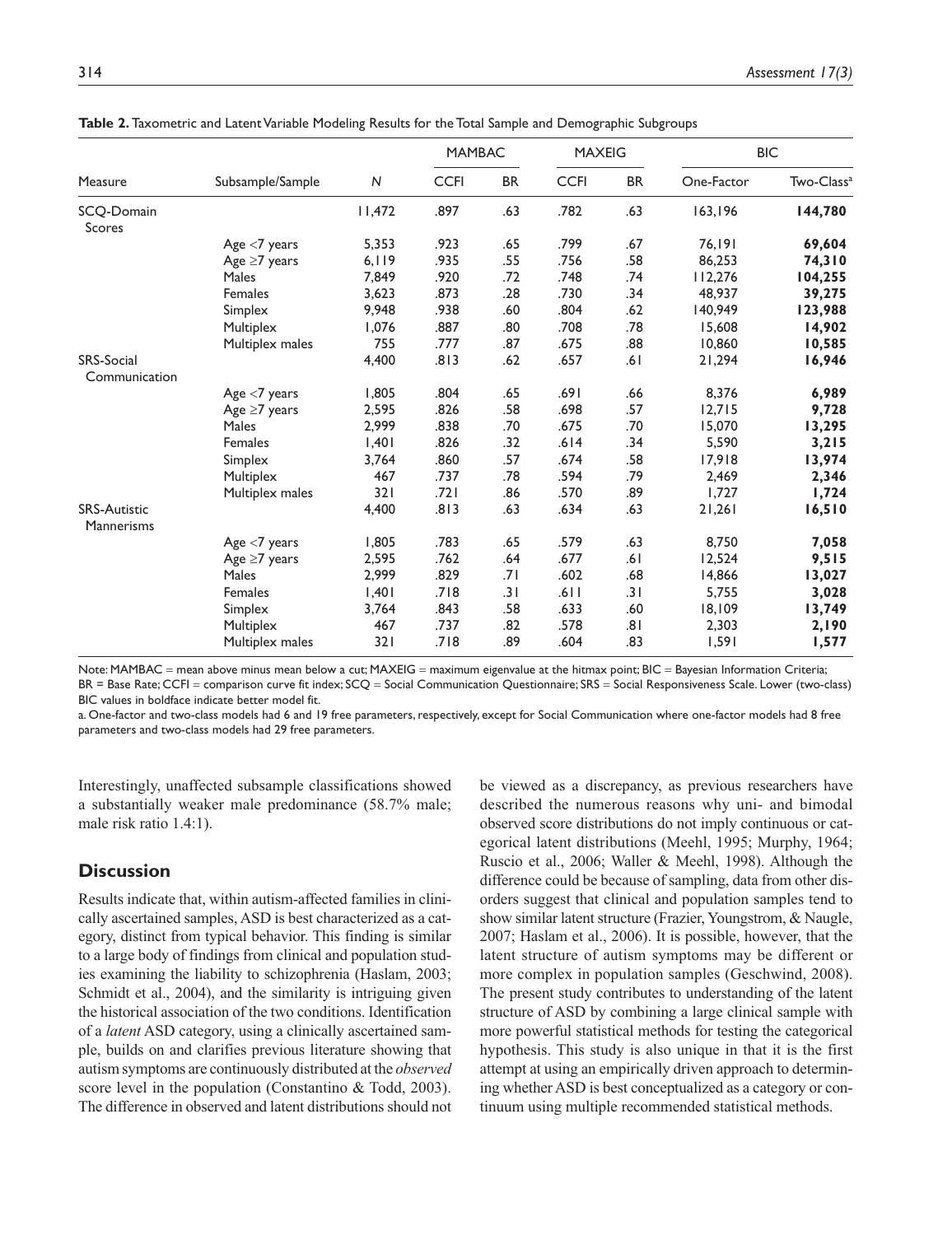



Note: MAMBAC (Panel A) and MAXEIG (Panel B) graphs present IAN total sample SRS social communication data overlaying simulated categorical and dimensional data.

| Table 3. Taxometric and Latent Variable Modeling Results for the Unaffected Subsample and Demographic Subgroups |  |  |
|-----------------------------------------------------------------------------------------------------------------|--|--|
|-----------------------------------------------------------------------------------------------------------------|--|--|

| Measure                                         | Subsample/Sample   | N      | <b>MAMBAC</b> |           | <b>MAXEIG</b> |           | <b>BIC</b> |           |
|-------------------------------------------------|--------------------|--------|---------------|-----------|---------------|-----------|------------|-----------|
|                                                 |                    |        | <b>CCFI</b>   | <b>BR</b> | <b>CCFI</b>   | <b>BR</b> | One-Factor | Two-Class |
| SCQ-Domain<br>Scores <sup>a</sup>               |                    | 4.597  | .891          | .07       | .660          | .05       | 49.630     | 38,739    |
|                                                 | Age $<$ 7 years    | 1.899  | .826          | .09       | .690          | .05       | 20.699     | 17,038    |
|                                                 | Age $\geq$ 7 years | 2,698  | .888          | .08       | .730          | .03       | 28,805     | 21,364    |
|                                                 | Males              | 2,165  | ا 84.         | .10       | .755          | .07       | 24.216     | 19,728    |
|                                                 | <b>Females</b>     | 2,432  | .876          | .05       | .669          | .03       | 25,252     | 17,794    |
| <b>SRS-Social</b><br>Communication <sup>b</sup> |                    | 1.825  | .785          | .07       | .630          | .05       | 3,604      | 1,768     |
| <b>SRS-Autistic</b><br><b>Mannerisms</b>        |                    | 825, ا | .736          | .06       | .610          | .04       | 3.685      | 1,436     |

Note: MAMBAC = mean above minus mean below a cut; MAXEIG = maximum eigenvalue at the hitmax point; BIC = Bayesian Information Criteria; CCFI = comparison curve fit index; SCQ = Social Communication Questionnaire; SRS = Social Responsiveness Scale. Lower (two-class) BIC values in boldface indicate better model fit.

a. Multiplex subsamples could not be examined for unaffected cases because of low sample size.

b. Demographic subsamples could not be examined for SRS indicator sets because of small sample size.

Classification data supported the validity of the ASD category. Classifications derived from different measures of autism symptoms and across different sampling divisions for examining latent structure showed similar base rates and very strong agreement, with kappas exceeding the thresholds for "excellent" agreement (Cicchetti et al., 2006). Unaffected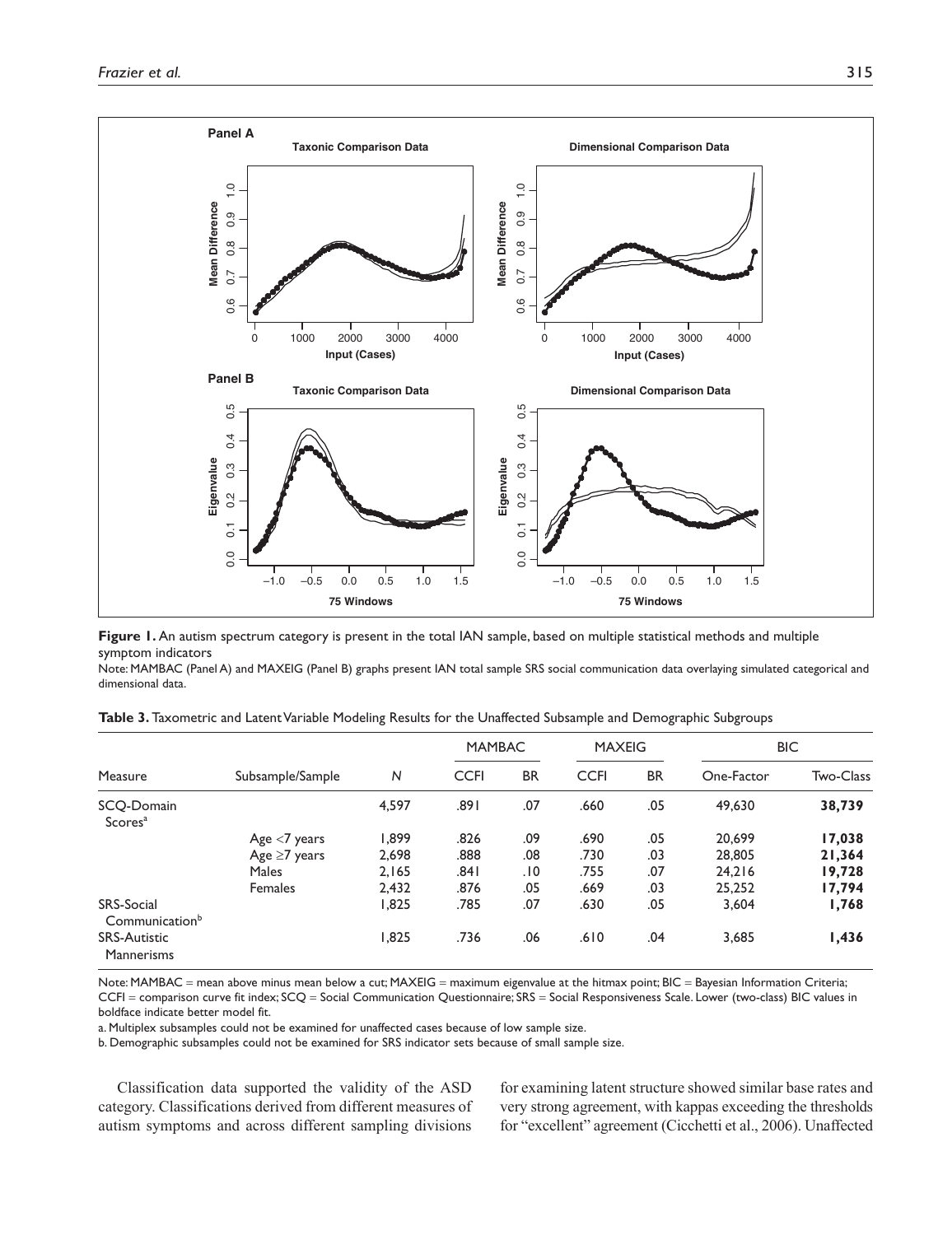

**Figure 2.** A low base rate autism spectrum category is present in the unaffected sibling sample, based on multiple statistical methods and multiple symptom indicators

Note: MAMBAC (Panel A) and MAXEIG (Panel B) graphs present IAN unaffected subsample SRS social communication data overlaying simulated categorical and dimensional data.

subsample classifications had substantial overlap with total sample classifications and showed significant relationships with independent measures of dysfunction. Thus, this low base rate category appears to represent unidentified or false negative ASD cases. Furthermore, this finding suggests that the ASD category may be broader than the application of current diagnostic criteria, a notion that is supported in this sample by the fact that the observed threshold at which the latent categories were differentiated was only 1.5 *SD* above the general population mean. The higher proportion of females in the low base rate group among subjects designated unaffected by their caregivers indicates that female siblings may be differentially underidentified. Correlations between empirical classifications and developmental variables were significant but modest. The modest magnitude of these relationships is not surprising, because unidentified individuals have less severe overall symptom patterns. However, these correlations support the validity of empirical classifications, suggesting that at least a portion of these unidentified individuals have subtle developmental delays.

Identification of a latent ASD category held for both simplex and multiplex families. This is in keeping with the notion that genetic transmission in multiplex families may be the result of transmission of a single mutation from an unaffected parent carrier to offspring (Zhao et al., 2007). Clearly, additional studies are needed to examine the viability of graded versus threshold genetic effects in simplex and multiplex families and in multiplex males. The current findings of categorical structure for multiplex males were the weakest of all the results reported, and thus the possibility remains that this subgroup shows dimensional rather than categorical structure.

Categorical structure is also consistent with previous family and twin studies that have reported low correlations among autism symptom domains in extreme groups (Ronald et al., 2006). Low correlations were previously interpreted as indicating genetic heterogeneity of autism symptom domains. The present data suggest that this heterogeneity may be across individuals, with a small number of genetic effects contributing to each case.

A qualitatively distinct category of clinically ascertained ASD is consistent with the stability of broad ASD diagnoses (Lord et al., 2008) and a threshold model of etiology (Haslam, 2003; Zhao et al., 2007). The present data are also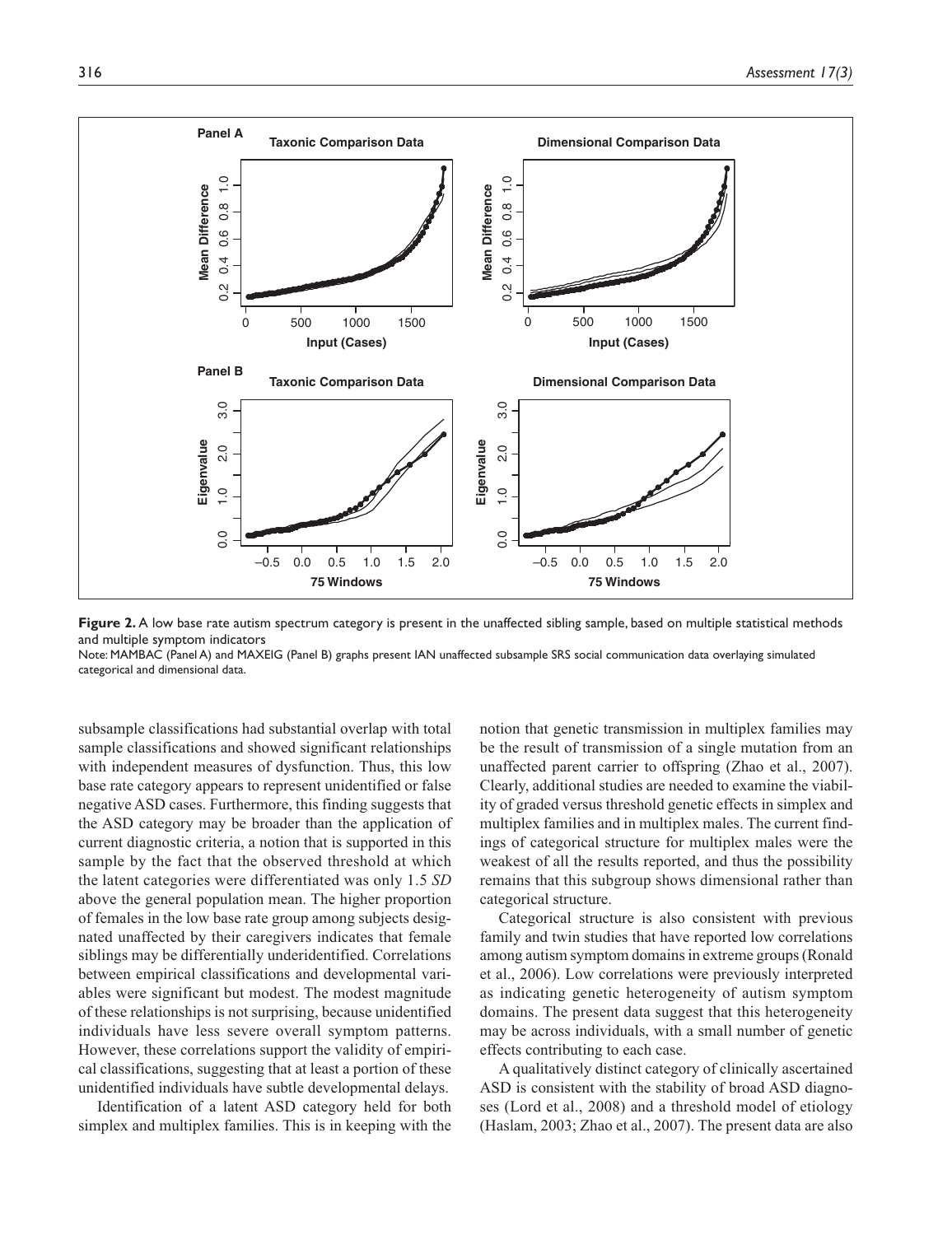consistent with increasing concordance rates when the broader autism spectrum is considered rather than the narrow autistic disorder phenotype (Bailey et al., 1995). These data do not discount the possibility of endophenotypes or subthreshold ASD symptoms in unaffected family members (Constantino et al., 2006; Constantino & Todd, 2005). Rather, it simply indicates that in ASD-affected families, ASD symptoms come in one of two varieties, sub- or suprathreshold.

Future clinical assessment strategies would benefit from evidence-based medicine procedures. This strategy would incorporate multiple, nonredundant measures to generate posttest probabilities of ASD diagnosis (Kraemer, 1992). Evidence-based medicine procedures differ from the continuum model, which attempts to locate patients on a presumed quantitative dimension and then choose a cutoff informed by functional deficits or risk. The present findings indicate that the latter approach may be more useful for understanding differences among cases of ASD rather than between ASD and typical functioning. These data also suggest that SCQ raw scores below 15 and SRS raw scores below 70 may be required to enhance the sensitivity of screening for the higher functioning end of the ASD category in clinical samples.

The present study used a large, Internet-based registry composed of self-referred caregivers' reports of their children. The sample is likely not entirely representative of the larger population of ASD-affected families, particularly those families without Internet access. However, this study, and the Internet registry on which it is based, has several strengths, including sample size, participation of simplex and multiplex families, ease of large-scale data collection, greater access for rural families, representation from across the entire United States, increased access for families that would not otherwise participate in research, and an enriched sample of ASD cases spanning a wide range of severity from mild to severe ASD.

Two distinct measures of autism symptoms were examined in this study, one focused on diagnostic criteria and one measuring a broader range of ASD traits. Inclusion of two measures is advantageous in that it ensures that findings are not because of the reporting instrument. Interestingly, the latent category identified was consistent across two different types of indicator sets, one covering all ASD symptoms (SCQ) and one covering specific symptom domains (SRS social communication and autistic mannerisms). Consistency of the latent category across multifaceted and specific indicator sets supports the notion of pleiotrophic genetic effects, where strong genetic effects influence multiple aspects of the phenotype (social communication and stereotyped/repetitive behavior).

The present study, as with many studies of the latent structure of psychopathology, is limited by use of subjective ratings. Additional studies are needed with more specific biological and behavioral indicators to replicate the present

findings. Also, caregiver reports of unaffected siblings' autism symptoms may have been subject to rater contrast effects or biased by initial diagnostic questions. However, these problems were circumvented by the identification of a latent category in the unaffected sample and the use of statistical procedures that are blind to diagnostic status. Inclusion of diagnostic confirmation in future studies would be useful for verifying the nature of identified unaffected cases.

Future studies using representative population samples will be helpful for confirming the present findings and estimating the population base rate and demographic characteristics of ASD. These studies should use different ascertainment procedures to improve representation of low SES families and avoid potential sources of bias by gathering data from individuals without referencing affected or unaffected diagnostic status. Population studies are not without difficulties when applied to answering the question of ASD latent structure. The largest published representative population study to date has approximately 6,000 participants (Ronald, Simonoff, Kuntsi, Asherton, & Plomin, 2008). An autism base rate of 1 in 200 would be needed in this sample to meet the minimum recommended subsample size  $(N = 30)$ to detect a latent category. The most recent epidemiological estimate of ASD prevalence, 1 in 150, suggests that this sample is adequate for latent structure detection, assuming no ascertainment bias, but subgroup analyses would not be possible. If the actual category base rate is lower, the sample size needed increases dramatically.

Latent structure studies using population samples could be very sensitive to any ascertainment biases influencing the recruitment of low- or high-functioning autism cases. Even a subtle bias in recruitment of low- or high-functioning ASD cases would skew findings toward a dimension, if there is underrecruitment of low functioning ASD, or a pseudocategory, if there is under recruitment of high functioning ASD. It will also be important that population studies of autism latent structure include diagnostic information to ensure that an adequate number and range of ASD cases have been sampled to have sufficient power to detect a latent category. Thus, population based samples should be viewed as complementary, providing data about the latent structure of autism across the entire range of typical social communication presentations, but not replacing enriched or community samples.

If the present findings are confirmed by future studies, next generation diagnostic conceptualizations should emphasize a single ASD category with social communication and repetitive/stereotyped behaviors as the core elements of dysfunction. Additional research using factor mixture models is needed to determine whether subcategories or subdimensions of autism exist. Existing data, coupled with the present findings, suggest that a categorical model with 2-3 subdimensions—social communication,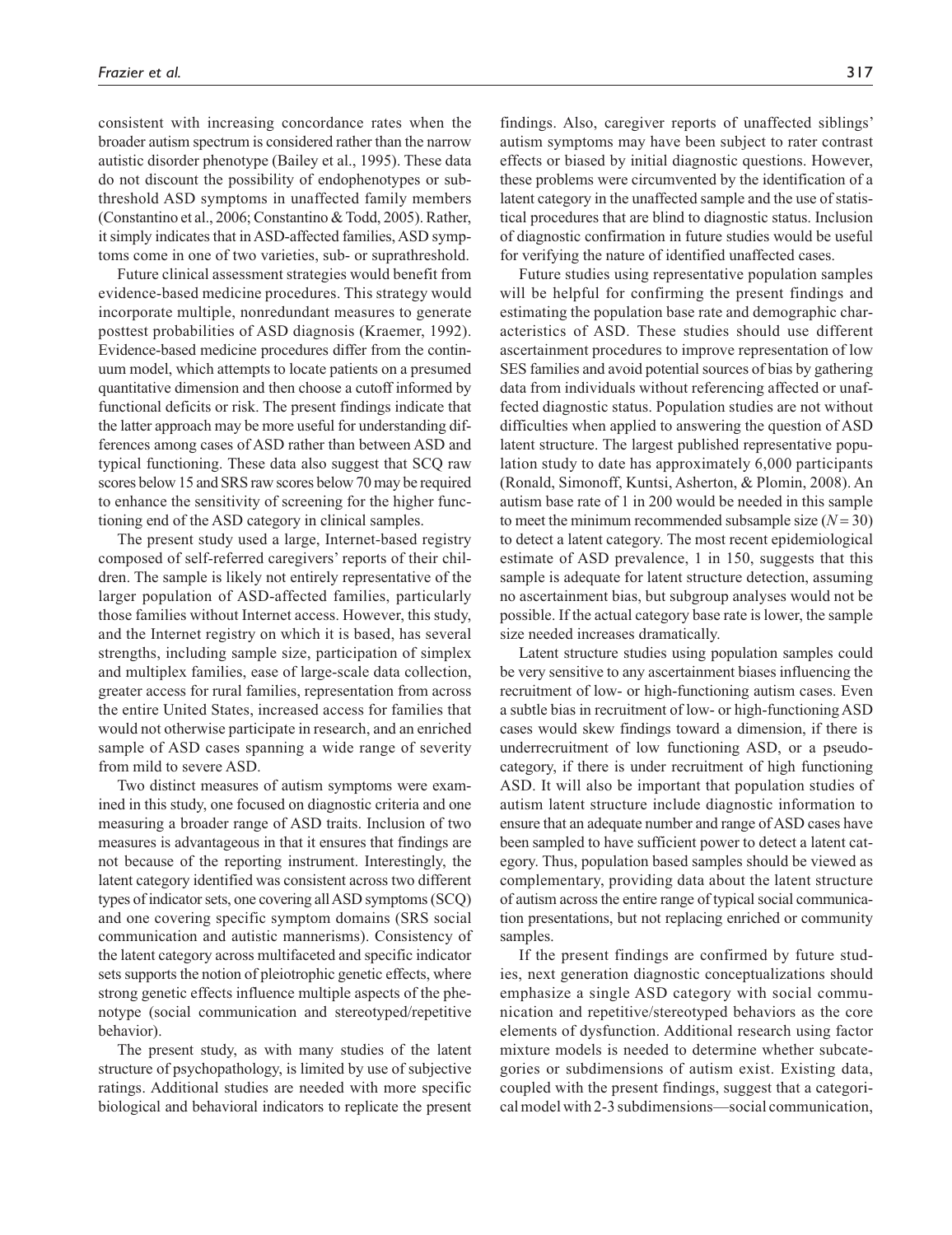repetitive/perseverative behavior, and possibly social motivation—may best represent the structure of autism symptoms (Frazier et al., 2008; Snow, Lecavalier, & Houts, 2009).

# *Conclusions*

Results of the present study indicate that, within ASDaffected families in clinically ascertained samples, ASD is best characterized as a category, distinct from typical behavior. If confirmed in future research, categorical latent structure supports molecular genetic approaches searching for major genomic contributions to individual ASD cases and the use of evidence-based medicine approaches to diagnosis. Future studies using population-based or community samples will be helpful for evaluating and generalizing these findings outside clinical samples of ASD-affected families.

## **Acknowledgments**

We gratefully acknowledge Autism Speaks and the Kennedy Krieger Institute for providing support and funding to the Interactive Autism Network (IAN) and appreciate the efforts of families contributing to IAN.

#### **Declaration of Conflicting Interests**

The authors declared no potential conflicts of interests with respect to the authorship and/or publication of this article.

#### **Funding**

The authors disclosed receipt of the following financial support for the research and/or authorship of this article:

Dr. Paul Law and the IAN project receive support through the nonprofit organization Autism Speaks. Dr. Charis Eng is a Doris Duke Distinguished Clinical Scientist and holds the Sondra J. and Stephen R. Hardis Chair of Cancer Genomic Medicine at the Cleveland Clinic. Dr. Rezai and Dr. Kubu receive honoraria through Medtronic. No other authors received financial support relevant to this project.

#### **References**

- American Psychiatric Association. (2000). *Diagnostic and statistical manual of mental disorders* (4th ed., Text Rev.). Washington, DC: Author.
- Bailey, A., LeCouter, A., Gottesman, I., Bolton, P., Simonoff, E., Yuzda, E., et al. (1995). Autism as a strongly genetic disorder: Evidence from a British twin study. *Psychological Medicine, 25*, 63-77.
- Cattell, R. B., & Burdsal, C. A. (1975). The radial parcel double factoring design: A solution to the item-vs-parcel controversy. *Multivariate Behavioral Research, 10*, 165-179.
- Centers for Disease Control and Prevention. (2007). Prevalence of autism spectrum disorders—Autism and Developmental

Disabilities Monitoring Network, six sites, United States, 2000. *Morbidity and Mortality Weekly Report, 56*, 1-11.

- Cicchetti, D., Bronen, R., Spencer, S., Haut, S., Berg, A., Oliver, P., et al. (2006). Rating scales, scales of measurement, issues of reliability: Resolving some critical issues for clinicians and researchers. *Journal of Nervous and Mental Disease, 194*, 557-564.
- Cleland, C. M., Rothschild, L., & Haslam, N. (2000). Detecting latent taxa: Monte Carlo comparison of taxometric, mixture model, and clustering procedures. *Psychological Reports, 87*, 37-47.
- Constantino, J. N., & Gruber, C. P. (2005). *Social Responsiveness Scale: Manual*. Los Angeles: Western Psychological Services.
- Constantino, J. N., Gruber, C. P., Davis, S., Hayes, S., Passanante, N., & Przybeck, T. (2004). The factor structure of autistic traits. *Journal of Child Psychology and Psychiatry, 45*, 719-726.
- Constantino, J. N., Lajonchere, C., Lutz, M., Gray, T., Abbacchi, A., McKenna, K., et al. (2006). Autistic social impairment in the siblings of children with pervasive developmental disorders. *American Journal of Psychiatry, 163*, 294-296.
- Constantino, J. N., & Todd, R. D. (2000). Genetic structure of reciprocal social behavior. *American Journal of Psychiatry, 157*, 2043-2045.
- Constantino, J. N., & Todd, R. D. (2003). Autistic traits in the general population: A twin study. *Archives of General Psychiatry, 60*, 524-530.
- Constantino, J. N., & Todd, R. D. (2005). Intergenerational transmission of subthreshold autistic traits in the general population. *Biological Psychiatry, 57*, 655-660.
- Cuccaro, M. L., Lewis, K. H., & Pericak-Vance, M. A. (2003). Autism. In R. N. Rosenberg, S. Prusiner, S. DiMauro, R. L. Barchi, & E. J. Nestler (Eds.), *The molecular and genetic basis of neurologic and psychiatric disease* (3rd ed., pp. 791-809). Woburn, MA: Butterworth-Heinemann.
- Folstein, S., & Rutter, M. (1977). Infantile autism: A genetic study of 21 twin pairs. *Journal of Child Psychology and Psychiatry and Allied Disciplines, 18*, 297-321.
- Frazier, T. W., Ruscio, J., & Youngstrom, E. A. (2009). *Comparing taxometric analysis and latent variable models in the modeling of categorical and dimensional structure*. Manuscript submitted for publication.
- Frazier, T. W., Youngstrom, E. A., Kubu, C. S., Sinclair, L., & Rezai, A. (2008). Exploratory and confirmatory factor analysis of the Autism Diagnostic Interview-Revised. *Journal of Autism and Developmental Disorders, 38*, 474-480.
- Frazier, T. W., Youngstrom, E. A., & Naugle, R. I. (2007). The latent structure of ADHD in a clinic-referred sample. *Neuropsychology, 21*, 45-64.
- Geschwind, D. (2008). Autism: Many genes, common pathways? *Cell, 135*, 391-195.
- Gottesman, I. (1972). *Schizophrenia genesis: The origins of madness*. New York: Freeman.
- Grove, W. M. (1991). The validity of cluster analysis stopping rules as detectors of taxa. In D. Cicchetti & W. M. Grove (Eds.),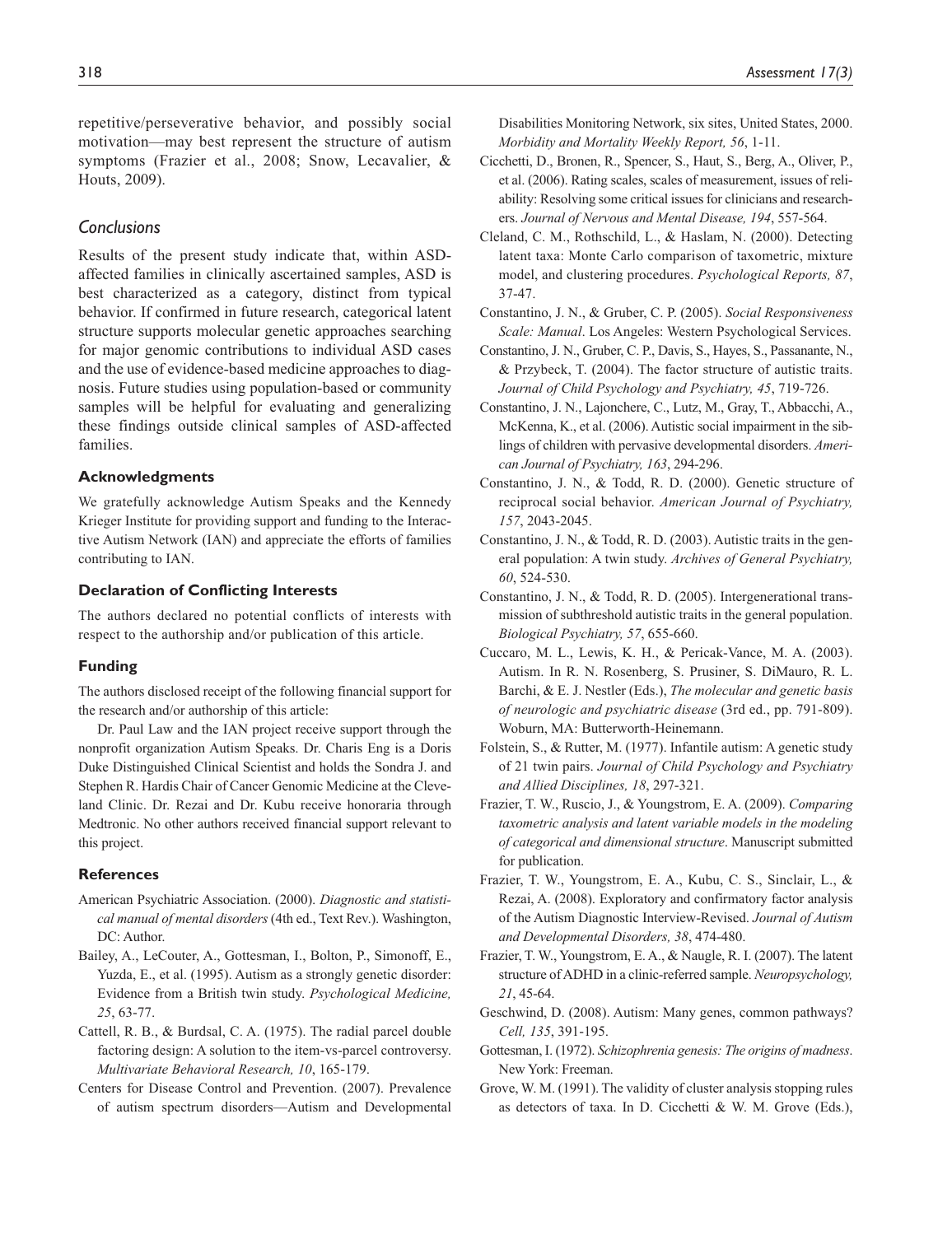*Thinking clearly about psychology* (Vol. 1, pp. 313-329). Minneapolis: University of Minnesota Press.

- Gupta, A. R., & State, M. W. (2007). Recent advances in the genetics of autism. *Biological Psychiatry, 61*, 429-437.
- Haslam, N. (1997). Evidence that male sexual orientation is a matter of degree. *Journal of Personality and Social Psychology, 73*, 862-870.
- Haslam, N. (2003). Categorical versus dimensional models of mental disorder: The taxometric evidence. *Australian and New Zealand Journal of Psychiatry, 37*, 696-704.
- Haslam, N., Williams, B., Prior, M., Haslam, R., Graetz, B., & Sawyer, M. (2006). The latent structure of attention-deficit/ hyperactivity disorder: A taxometric analysis. *Australian and New Zealand Journal of Psychiatry, 40*, 639-647.
- Hudziak, J. J., Wadsworth, M. E., Heath, A. C., & Achenbach, T. M. (1999). Latent class analysis of child behavior checklist attention problems. *Journal of the American Academy of Child & Adolescent Psychiatry, 38*, 985-991.
- Ingram, D. G., Takahashi, T. N., & Miles, J. H. (2008). Defining autism subgroups: A taxometric solution. *Journal of Autism and Developmental Disorders, 38*, 950-960.
- Kraemer, H. C. (1992). *Evaluating medical tests: Objective and quantitative guidelines*. Newbury Park, CA: Sage.
- Lenzenweger, M. F. (2004). Consideration of the challenges, complications, and pitfalls of taxometric analysis. *Journal of Abnormal Psychology, 113*(1), 10-23.
- Lenzenweger, M. F., McLachlan, G., & Rubin, D. B. (2007). Resolving the latent structure of schizophrenia endophenotypes using expectation-maximization-based finite mixture modeling. *Journal of Abnormal Psychology, 116*, 16-29.
- Lord, C., Risi, S., DiLavore, P. S., Shulman, C., Thurm, A., & Pickles, A. (2008). Autism from 2 to 9 years of age. *Archives of General Psychiatry, 63*, 694-701.
- Lord, C., Rutter, M., DiLavore, P. C., & Risi, S. (2002). *Autism Diagnostic Observation Schedule: ADOS manual*. Los Angeles: Western Psychological Services.
- Lykken, D. T., McGue, M., Tellegen, A., & Bouchard, T. J. (1992). Emergenesis: Genetic traits that may not run in families. *American Psychologist, 47*, 1565-1577.
- Magidson, J., & Vermunt, J. K. (2002). Latent class models for clustering: A comparison with K-means. *Canadian Journal of Marketing Research, 20*, 37-44.
- Markon, K. E., & Krueger, R. F. (2004). An empirical comparison of information-theoretic selection criteria for multivariate behavior genetic models. *Behavior Genetics, 34*, 593-610.
- Markon, K. E., & Krueger, R. F. (2006). Information-theoretic latent distribution modeling: Distinguishing discrete and continuous latent variable models. *Psychological Methods, 11*, 228-243.
- Meehl, P. E. (1995). Bootstraps taxometrics: Solving the classification problem in psychopathology. *American Psychologist, 50*, 266-275.
- Meehl, P. E., & Golden, R. R. (1982). Taxometric methods. In P. C. Kendall & J. N. Butcher (Eds.), *Handbook of research*

*methods in clinical* psychology (pp. 127-181). New York: John Wiley.

- Meehl, P. E., & Yonce, L. J. (1994). Taxometric Analysis I: Detecting taxonicity with two quantitative indicators using means above and below a sliding cut (MAMBAC procedure). *Psychological Reports, 74*, 1059-1274.
- Munson, J., Dawson, G., Sterling, L., Beauchaine, T., Zhou, A., Elizabeth, K., et al. (2008). Evidence for latent classes of IQ in young children with autism spectrum disorder. *American Journal of Mental Retardation, 113*, 439-452.
- Murphy, E. A. (1964). One cause? Many causes? The argument from the bimodal distribution. *Journal of Chronic Diseases, 17*, 301-324.
- Muthén, L. K., & Muthén, B. O. (2007). *Mplus user's guide* (5th ed.). Los Angeles: Author.
- Nasser, F., & Wisenbaker, J. (2003). A Monte Carlo study investigating the impact of item parceling on measures of fit in confirmatory factor analysis. *Educational & Psychological Measurement, 63*, 729-757.
- Neuman, R. J., Todd, R. D., Heath, A. C., Reich, W., Hudziak, J. J., Bucholz, K. K., et al. (1999). Evaluation of ADHD typology in three contrasting samples: A latent class approach. *Journal of the American Academy of Child & Adolescent Psychiatry, 38*, 25-36.
- Piven, J., Palmer, P., Landa, R., Santangelo, S., Jacobi, D., & Childress, D. (1997). Personality and language characteristics in parents from multiple-incidence autism families. *American Journal of Human Genetics, 74*, 398-411.
- Prior, M., Eisenmajer, R., Leekam, S., Wing, L., Gould, J., Ong, B., et al. (1998). Are there subgroups within the autistic spectrum? A cluster analysis of a group of children with autistic spectrum disorders. *Journal of Child Psychology and Psychiatry, 39*, 893-902.
- Reichenberg, A., Gross, R., Weiser, M., Bresnahan, M., Silverman, J., Harlap, S., et al. (2006). Advanced paternal age and autism. *Archives of General Psychiatry, 63*, 1026-1032.
- Risi, S., Lord, C., Gotham, K., Corsello, C., Chrysler, C., Szatmari, P., et al. (2006). Combining information from multiple sources in the diagnosis of autism spectrum disorders. *Journal of the American Academy of Child & Adolescent Psychiatry, 45*, 1094-1103.
- Ronald, A., Happe, F., Bolton, P., Butcher, L. M., Price, T. S., Wheelright, S., et al. (2006). Genetic heterogeneity between the three components of the autism spectrum: A twin study. *Journal of the American Academy of Child & Adolescent Psychiatry, 45*, 691-699.
- Ronald, A., Simonoff, E., Kuntsi, J., Asherton, P., & Plomin, R. (2008). Evidence for overlapping genetic influences on autistic and ADHD behaviours in a community twin sample. *Journal of Child Psychology and Psychiatry and Allied Disciplines, 49*, 535-542.
- Ruscio, J. (2008). *Taxometric programs for the R computing environment: User's Manual*. Retrieved January 21, 2008, from www.taxometricmethod.com